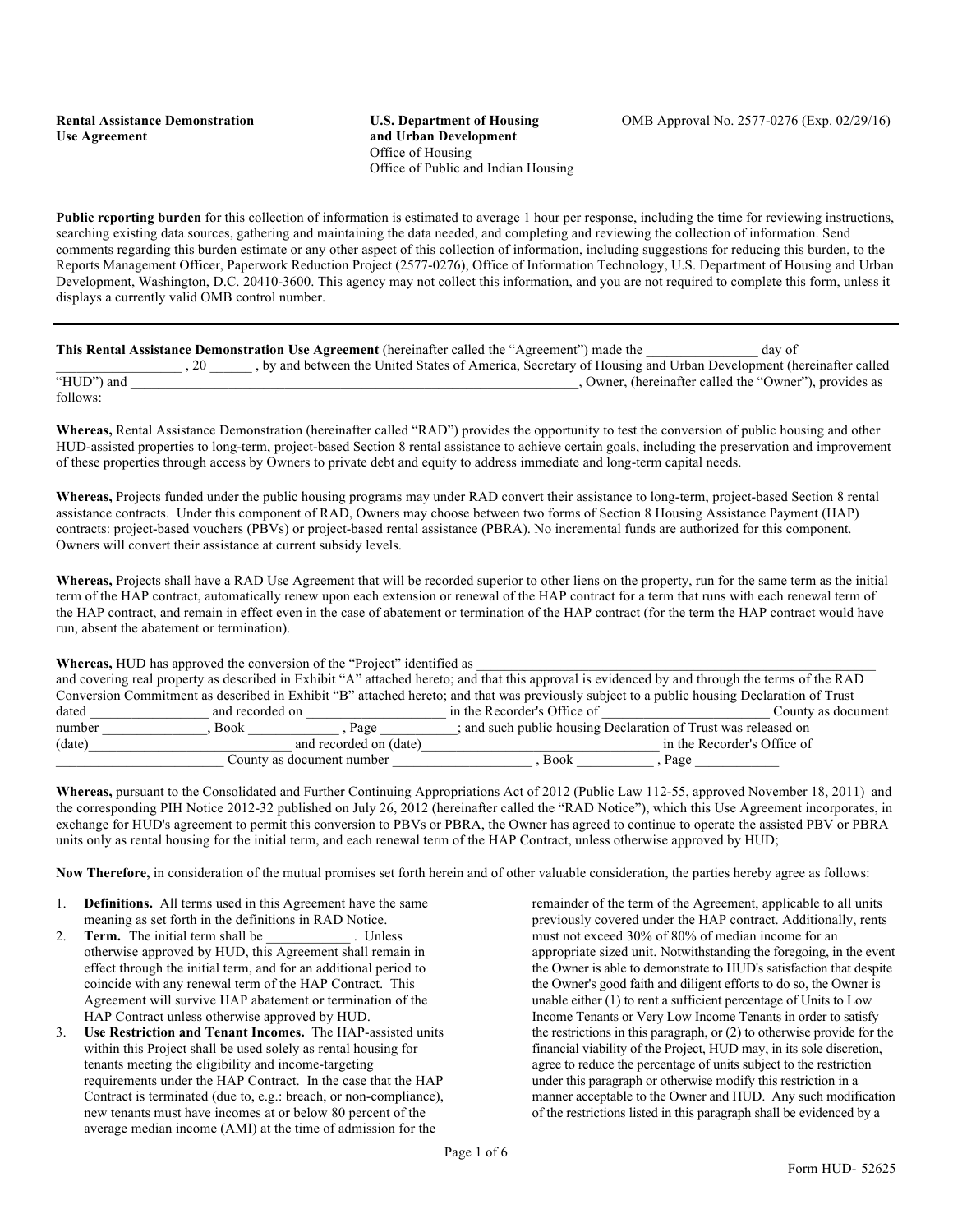written amendment to this Agreement executed by each of the parties hereto.

- 4. **Subordination.** Any mortgage liens will be subject to this Agreement. This Agreement will survive foreclosure and bankruptcy.
- 5. **Fair Housing and Civil Rights Requirements**. Compliance with all applicable fair housing and civil rights requirements including the obligation to affirmatively further fair housing and the site selection and neighborhood standards requirements set forth in 24 CFR §§ 1.4(b)(3) and 941.202, as applicable, is required.
- 6. **Federal Accessibility Requirements.** Compliance with all applicable federal accessibility requirements under the Fair Housing Act and implementing regulations at 24 CFR Part 100, Section 504 of the Rehabilitation Act of 1973 and implementing regulations at 24 CFR Part 8, and Titles II and III of the Americans with Disabilities Act and implementing regulations at 28 CFR Parts 35 and 36, respectively, is required.
- 7. **Transfer of the Agreement.** HUD has been granted and is possessed of an interest in the above described Project such that the Owner shall remain seized of the title to said Project and refrain from transferring, conveying, encumbering or permitting or suffering any transfer, conveyance, assignment, lease, mortgage, pledge or other encumbrance of said Project or any part thereof without the release of said covenants by HUD. The Owner has constituted HUD as its attorney-in-fact to transfer PBV or PBRA assistance to another entity in the event of default under the HAP Contract. With HUD approval, after 10 years from the effective date of the initial term of the HAP Contract, if the Project is economically non-viable or physically obsolete, assistance may be transferred subject to this Agreement. Any such new Owner shall assume the obligations under this Agreement as a condition of any transfer. This Agreement shall be binding upon the Owners and all future successors and assigns until released by HUD.
- 8. **Release.** The endorsement by a duly authorized officer of HUD (1) upon any conveyance or transfer made by the Owner of any real or personal property which is determined to be excess to the needs of the Project, or (2) upon any instrument of conveyance or dedication of property, or any interest therein, for use as

streets, alleys, or other public rights-of-way, or for the establishment, operation and maintenance of public utilities, or (3) upon any instrument transferring or conveying an interest therein, or (4) upon any instrument of release made by the Owner of the assisted PBV or PBRA units shall be effective to release such property from the restrictive covenants hereby created.

- 9**. Enforcement.** In the event of a breach or threatened breach of any of the provisions of this Agreement, any eligible tenant or applicant for occupancy within the Project, or the Secretary or his or her successors or delegates, may institute proper legal action to enforce performance of such provisions, to enjoin any acts in violation of such provisions, to recover whatever damages can be proven, and/or to obtain whatever other relief may be appropriate.
- 10. **Severability.** The invalidity, in whole or in part, of any of the provisions set forth in this Agreement shall not affect or invalidate any remaining provisions.
- 11. **Impairment of HAP Contract.** The terms and provisions of this Agreement shall continue in full force and effect except as expressly modified herein. Any conflicts between this Agreement and the HAP Contract shall be conclusively resolved by the Secretary.
- 12. **Execution of Other Agreements.** The Owner agrees that it has not and will not execute any other agreement with provisions contradictory of, or in opposition to, the provisions of this Agreement, and that in any event, the provisions of this Agreement are paramount and controlling as to the rights and obligations set forth and supersede any other conflicting requirements.
- 13. **Subsequent Statutory Amendments.** If revisions to the provisions of this Agreement are necessitated by subsequent statutory amendments, the Owner agrees to execute modifications to this Agreement that are needed to conform to the statutory amendments. In the alternative, at HUD's option, HUD may implement any such statutory amendment through rulemaking.
- 14. **No Negotiation.** This Agreement is not subject to negotiation by the Owner or any lender.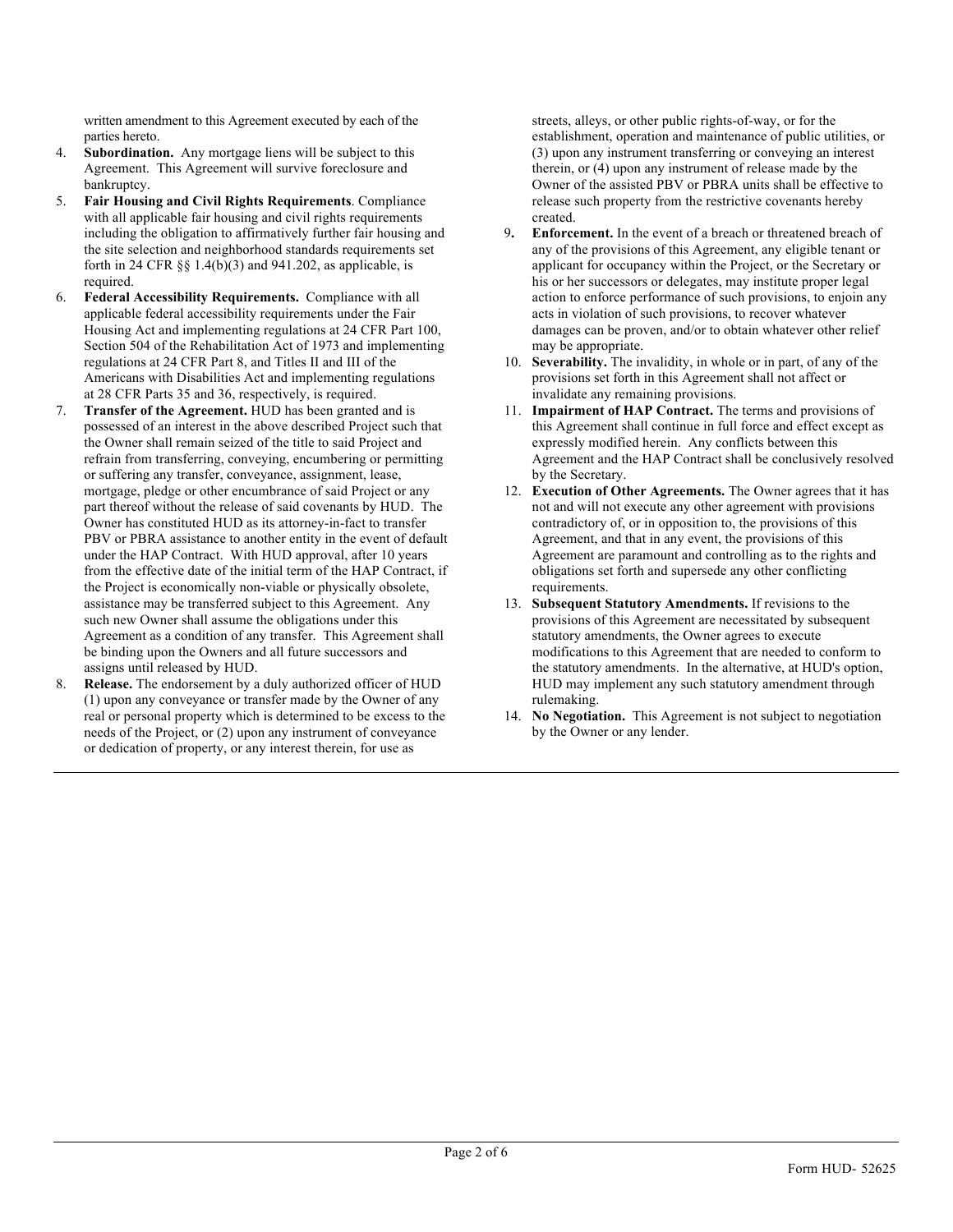**In Witness Whereof**, HUD and the Owner thereunto duly authorized has caused these presents to be signed in its name and its corporate seal to be hereunto affixed and attested this  $\frac{1}{\sqrt{1-\frac{1}{2}}}\cdot\frac{1}{\sqrt{1-\frac{1}{2}}}\cdot\frac{1}{\sqrt{1-\frac{1}{2}}}\cdot\frac{1}{\sqrt{1-\frac{1}{2}}}\cdot\frac{1}{\sqrt{1-\frac{1}{2}}}\cdot\frac{1}{\sqrt{1-\frac{1}{2}}}\cdot\frac{1}{\sqrt{1-\frac{1}{2}}}\cdot\frac{1}{\sqrt{1-\frac{1}{2}}}\cdot\frac{1}{\sqrt{1-\frac{1}{2}}}\cdot\frac$ 

## **(Seal)**

## **HUD Attest:**

| By:                                                                                                                                                                                                                                                                                                                                                                                                                                                         |  |                 |  |
|-------------------------------------------------------------------------------------------------------------------------------------------------------------------------------------------------------------------------------------------------------------------------------------------------------------------------------------------------------------------------------------------------------------------------------------------------------------|--|-----------------|--|
| Title:                                                                                                                                                                                                                                                                                                                                                                                                                                                      |  |                 |  |
| Date:                                                                                                                                                                                                                                                                                                                                                                                                                                                       |  |                 |  |
|                                                                                                                                                                                                                                                                                                                                                                                                                                                             |  |                 |  |
|                                                                                                                                                                                                                                                                                                                                                                                                                                                             |  |                 |  |
| State or                                                                                                                                                                                                                                                                                                                                                                                                                                                    |  |                 |  |
| County of                                                                                                                                                                                                                                                                                                                                                                                                                                                   |  | SS:             |  |
|                                                                                                                                                                                                                                                                                                                                                                                                                                                             |  |                 |  |
|                                                                                                                                                                                                                                                                                                                                                                                                                                                             |  |                 |  |
|                                                                                                                                                                                                                                                                                                                                                                                                                                                             |  |                 |  |
| who is personally well known to me to be the <b>we can be allowed as a set of the authority vested in him by, and I having first made known to him the contents of the authority vested in him by, and I having first made known</b><br>thereof, he did acknowledge the signing thereof to be a free and voluntary act and done on behalf of the Secretary of Housing and<br>Urban Development for the uses, purposes and considerations therein set forth. |  |                 |  |
| (Seal)                                                                                                                                                                                                                                                                                                                                                                                                                                                      |  |                 |  |
| <u> 1989 - Johann Barbara, martxa alemaniar a</u>                                                                                                                                                                                                                                                                                                                                                                                                           |  | (Notary Public) |  |
| My commission expires $\qquad \qquad 20 \qquad \qquad .$                                                                                                                                                                                                                                                                                                                                                                                                    |  |                 |  |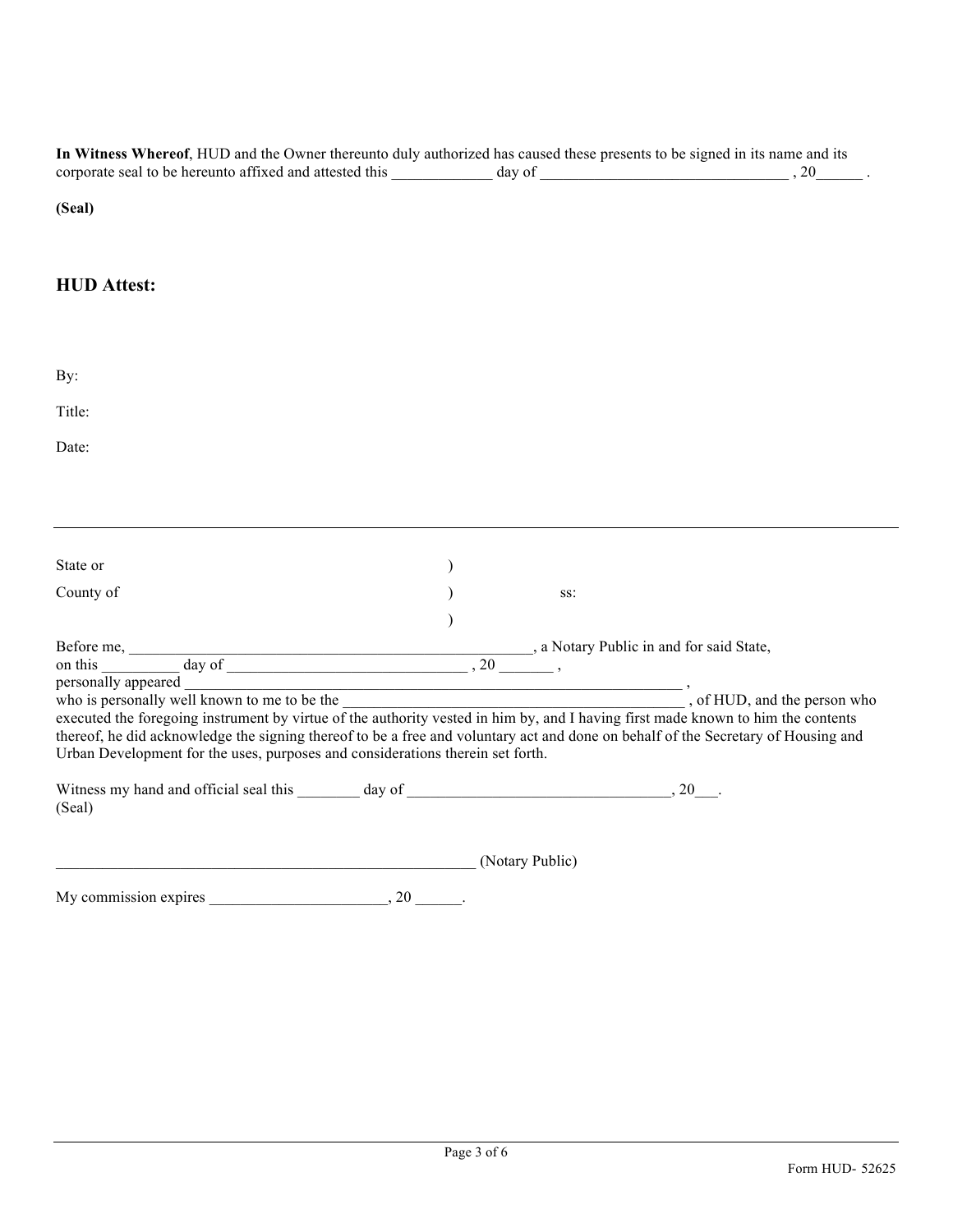## **Owner Attest:**

| By:                                                                           |                                                                 |     |                                                      |  |  |  |  |
|-------------------------------------------------------------------------------|-----------------------------------------------------------------|-----|------------------------------------------------------|--|--|--|--|
|                                                                               |                                                                 |     |                                                      |  |  |  |  |
| Title:                                                                        |                                                                 |     |                                                      |  |  |  |  |
| Date:                                                                         |                                                                 |     |                                                      |  |  |  |  |
|                                                                               |                                                                 |     |                                                      |  |  |  |  |
|                                                                               |                                                                 |     |                                                      |  |  |  |  |
|                                                                               |                                                                 |     |                                                      |  |  |  |  |
|                                                                               |                                                                 |     |                                                      |  |  |  |  |
| State or                                                                      |                                                                 |     |                                                      |  |  |  |  |
| County of                                                                     |                                                                 |     | SS:                                                  |  |  |  |  |
|                                                                               |                                                                 |     |                                                      |  |  |  |  |
| On this                                                                       | day of                                                          | .20 | , before me residing therein, duly commissioned and  |  |  |  |  |
| sworn, personally appeared                                                    |                                                                 |     | _, a Notary Public in and for said county and State, |  |  |  |  |
| proved to me on the basis of satisfactory evidence to be the Owner of<br>that |                                                                 |     |                                                      |  |  |  |  |
|                                                                               | executed the within instrument and acknowledged to me that such |     | executed the                                         |  |  |  |  |
| same.                                                                         |                                                                 |     |                                                      |  |  |  |  |
|                                                                               |                                                                 |     |                                                      |  |  |  |  |

In Witness Whereof, I have hereunto set my hand and affixed my official seal the day and year in this Certificate first above written. (Seal)

\_\_\_\_\_\_\_\_\_\_\_\_\_\_\_\_\_\_\_\_\_\_\_\_\_\_\_\_\_\_\_\_\_\_\_\_\_\_\_\_\_\_\_\_\_\_\_\_\_\_\_\_\_\_\_\_\_\_\_\_ (Notary Public)

My commission expires  $\frac{1}{20}$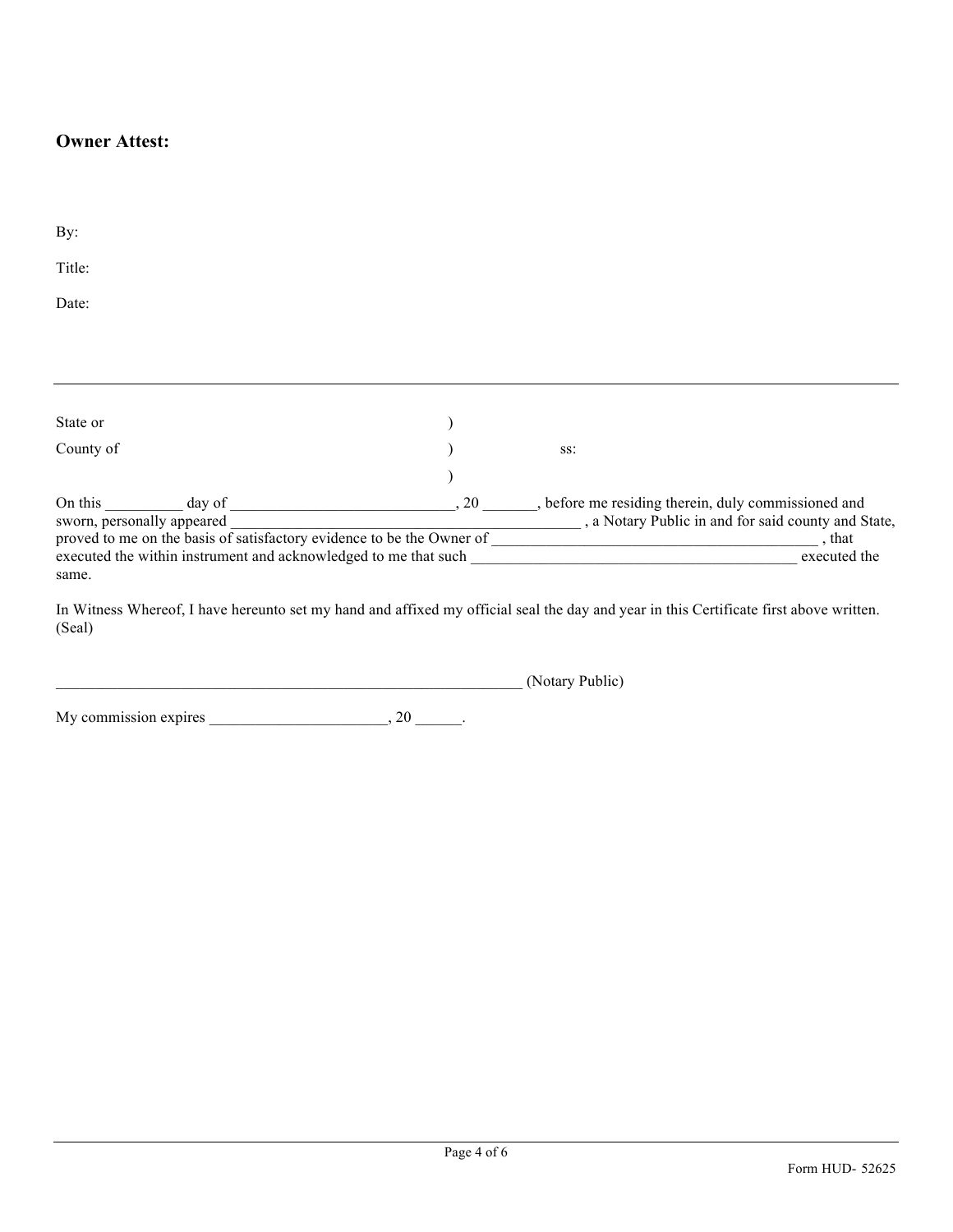**EXHIBIT A – Property Subject to this RAD Use Agreement**